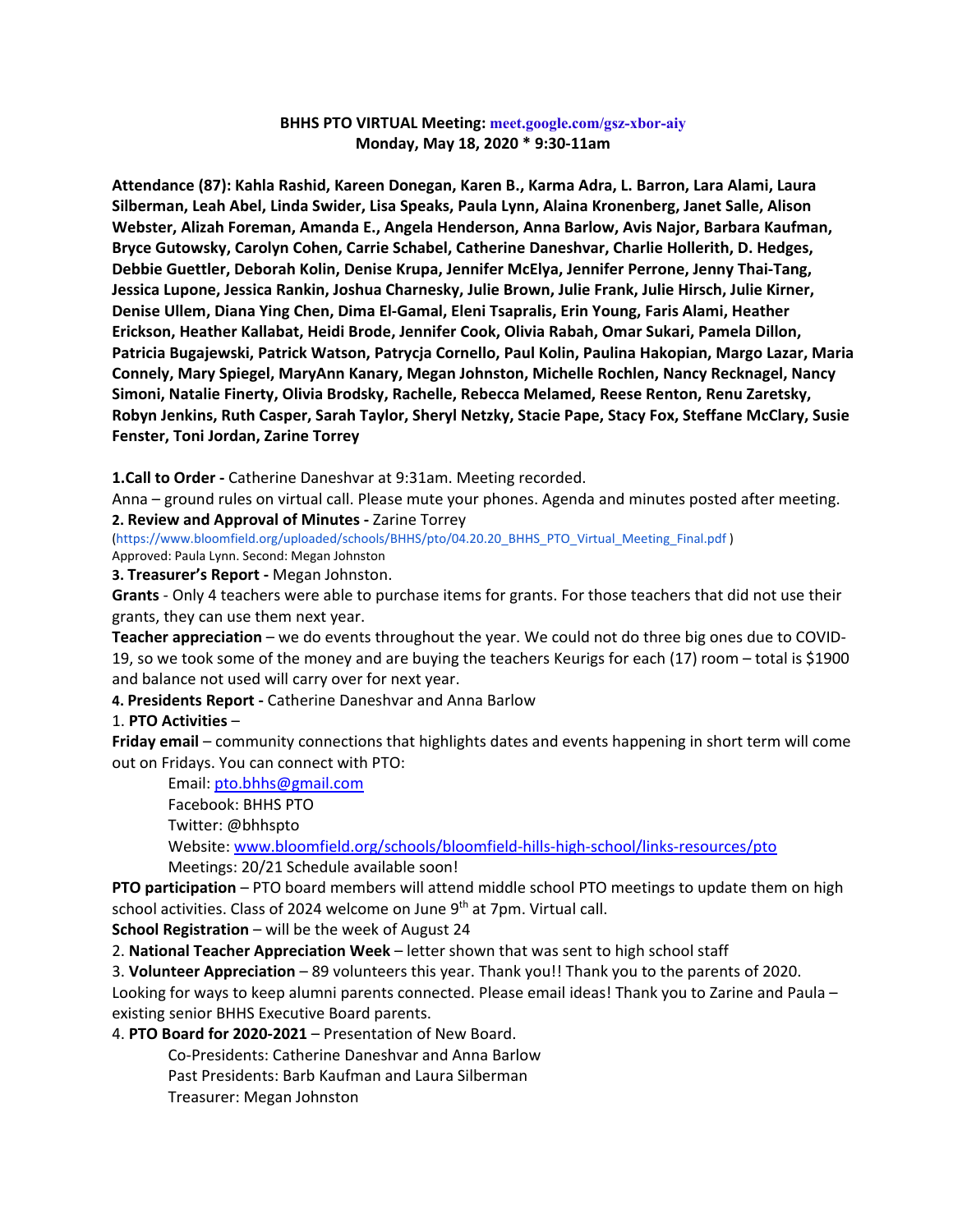Treasurer Elect: Diana Chen

Social Media: Natalie Finerty and Neena Crimmins

- Student Leadership Liaisons: Laura Silberman and Debbie Guetller
- Co-Secretaries: Deborah Kolin and Stacy Fox
- 5. **Spotlight** see bottom of minutes
- 6. **General Information** see bottom of minutes

a. **Senior Recognition** – see below

b. **Helping Hands Tutoring, Summer School** – registration has started. Begins June 22<sup>nd</sup>. Check with counselors.

c. **Summer Activities**: Athletics, Music/Theater – Swim and Dive begins August 12, Cross Country begins August 12 with information meeting on July 23 Choir and Jills audition May 25th and 27th. Color Guard May  $29<sup>th</sup>$ . If you have any updates please send to us and we will update.

## **5. Committee Reports**

a. **Bloomfield Youth Assistance (BYA)** – Denise Ullem, Paul Kolin

Meditation and yoga videos are available: Facebook @byabloomfieldhills OR youtube https: [www.youtube.com/channel/UCZK\\_Z250MuiEcdF1qbdKlg.](about:blank)

Elections for Executive Board in June – if interested reach out to Denise Ullem or Paul Kolin. Anyone can reach out to caseworker for help

## b. **Sports and Clubs Update** – Paul Kolin

Spring sports celebration. Forensics was in a virtual competition. Michigan History awards. Big Buddies, Helping Hands – students been involved in

#### c. **Social Media update** – Paula Lynn

Thank you to Catherine and Anna for their service this year. Check updates on senior events on Facebook page. AP exams – hot topic. Lawn sign – for upcoming bond in August, can be asked for by going to

[https://docs/google.com/forms/d/e/1FAlpQLSfzcR0ZCWYbwop76VxYn0L01fzj3NfK35F0fRNFBb2ry](https://docs/google.com/forms/d/e/1FAlpQLSfzcR0ZCWYbwop76VxYn0L01fzj3NfK35F0fRNFBb2rypX3Rg/viewform) [pX3Rg/viewform.](https://docs/google.com/forms/d/e/1FAlpQLSfzcR0ZCWYbwop76VxYn0L01fzj3NfK35F0fRNFBb2rypX3Rg/viewform) Anything on page needs to be approved. NO personal agenda.

# d. **Global Education Team (GET)** - Anna Barlow

Last virtual meeting May 11<sup>th</sup>. Ideas for next year: 1. Get more people involved. 2. Spread the word. 3. Continue book studies. Group meets monthly and is made up of parents and administrators. 4. Connect work of National Equity Project 5. Cross building GET collaboration. Headed by Margaret Schultz.

# e. **Parent Advisory Committee (PAC) Special Education** – Jennifer Perrone

BHHS graduation is being organized with accessibility supports (videos with interpreter). Wing Lake PTO will recognize staff and 11 graduating members closer to end of summer. Celebrate HOPE meetings are done weekly to support parents.  $2^{nd}$  live Q and A will be June 3<sup>rd</sup> time TBD. PAC FB page and website are available for resources.

#### f. **Old Business:** Catherine Daneshvar

2020 Bond Initiative – Superintendent Watson will present. Event is August 4<sup>th</sup>. Lawn signs are available to go up on July  $4<sup>th</sup>$ .

# g. **New Business:**

1. **PTOC:** Multicultural Celebration; Legislative Resources – will be rescheduled. Seniors welcome to come back to present at Multicultural Celebration

2. **PTO Feedback** – 1. What did PTO do well this year? 2. What could PTO do better? 3. Suggestions for 2020-2021 school year. Please send feedback to email survey and on FB and Twitter and PTO website

# **6. Principal's Report**

1. BHHS Update - Charlie Hollerith

1. Thank you to Zarine and Paula and Catherine and Anna.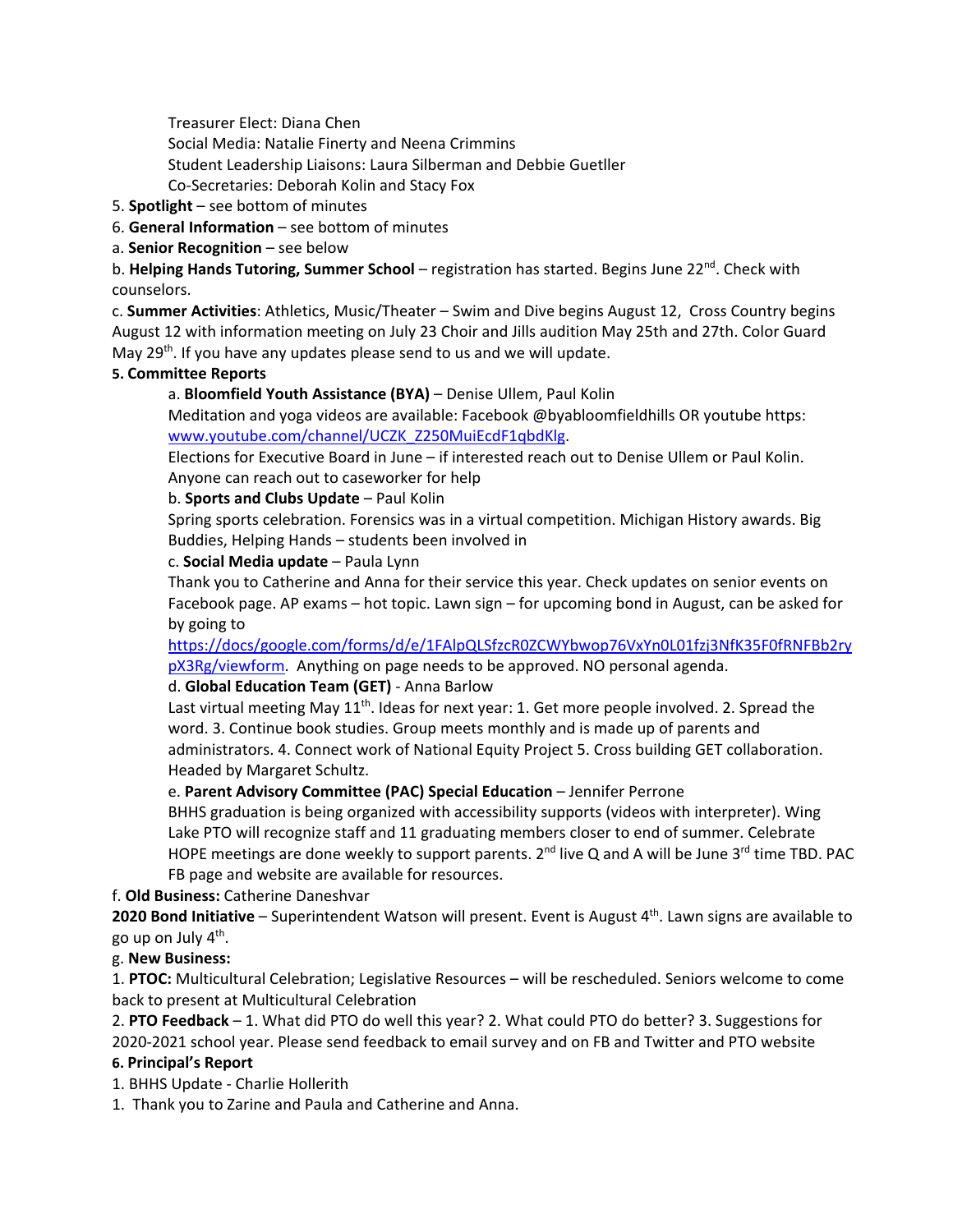2. Important dates:

1. June  $1<sup>st</sup>$  – students final date to advise on grade improvement or final grade.

2. Senior honors night – May  $19<sup>th</sup>$  – looking to push to 7pm Wed or Thursday. Time change to be coming

3. What next year looks like? Pat will discuss.

4. Tuesday June  $9^{th}$  – PTO panel of parents will speak to any families of 2024 incoming parents to engage them to make transitions easier.

5. Registration – week of August 24<sup>th</sup>, usually week of August  $17<sup>th</sup>$ .

6. Processes of keeping our educational spaces clean – coming out when school back in.

7. Learning Management System – coming in Fall. Don't need to go to 4 different platforms to find out what your student is doing. Going to use Canvas – central place to go. Will help blended families.

8. Today – end of year important dates coming out including campus training for staff.

## 2. **Student Activities** – Jessica Lupone

1. June  $7<sup>th</sup>$  – drive in graduation ceremony. A letter coming out today on events coming out for seniors.

2. Caps and gowns delivered May 27<sup>th.</sup> Delivered to students' porches by Principal Charlie Hollerith, Jessica Lapone and teachers and counselors.

3. Senior car parade – June  $3<sup>rd</sup>$  from 7-8pm. Hosted by Senior All Night Party Committee. Parade will be around BHHS campus. Administration, teachers, counselors and coaches will be there to cheer on graduates. Entrance will be at Long Lake and Franklin Road (athletic entrance). One way route.

4. Memorable diploma and yearbook distribution – senior yearbooks are delivered when they drop off materials and pay fines. Underclassman yearbooks will be delivered at Fall registration when they receive their schedules, but only if all fines, books, and uniforms have been returned and paid in June. Drop off of school material for underclassman June 12<sup>th</sup>, 15<sup>th</sup> and 16<sup>th</sup> from 8-10am and 1-4pm daily

5. GET team – if anyone interested in it, email Jessica as well.

6. Performing arts – honors celebration virtual coming out shortly.

7. May  $26<sup>th</sup>$  – underclassman parents – College 101 will be broadcasted at 6:30pm. One hour. At 7:30pm same day Performing honors celebration. Will be posted on website.

#### 3. **Athletics** - Avis Najor

1. Virtual senior night presentation: posted on athletic website. Spring sports senior celebration. Thank you to all that helped, especially John Ciecko our school trainer.

2. Waiting for suggestions from state associations for Fall sports. Physicals have to be dated after April 15<sup>th</sup> after previous school year. Last year's April 15 2019 or after will be valid for 2020-2021 school year. There is a waiver, health question, that everyone will have to sign but don't need new physical. 8<sup>th</sup> graders physical will be carried over from the middle schools. Any questions please email Avis.

4. Equipment and uniforms turn in – TBD collection date to be coming.

5. Moving away from big teams and going to Arbiter (new software program).

6. **Workouts** – we contract with 2SP during the school year. They put together workouts that kids can access from website. Phase workouts. Any aches or pains John C can help virtually.

**7. Superintendent Report** - Pat Watson

1. **Budget** – State of MI is short billions of dollars in revenue. It will impact all schools. Budget cuts per student are coming. We are planning for all scenarios. Next year we will have less money for operations.

2. **Bond** – vote August 4th. A lot of K-8 buildings are old and need repair. Bond money helps improve buildings (HVAC fixed, parking lot fixed…). If we don't get money comes from the general fund (money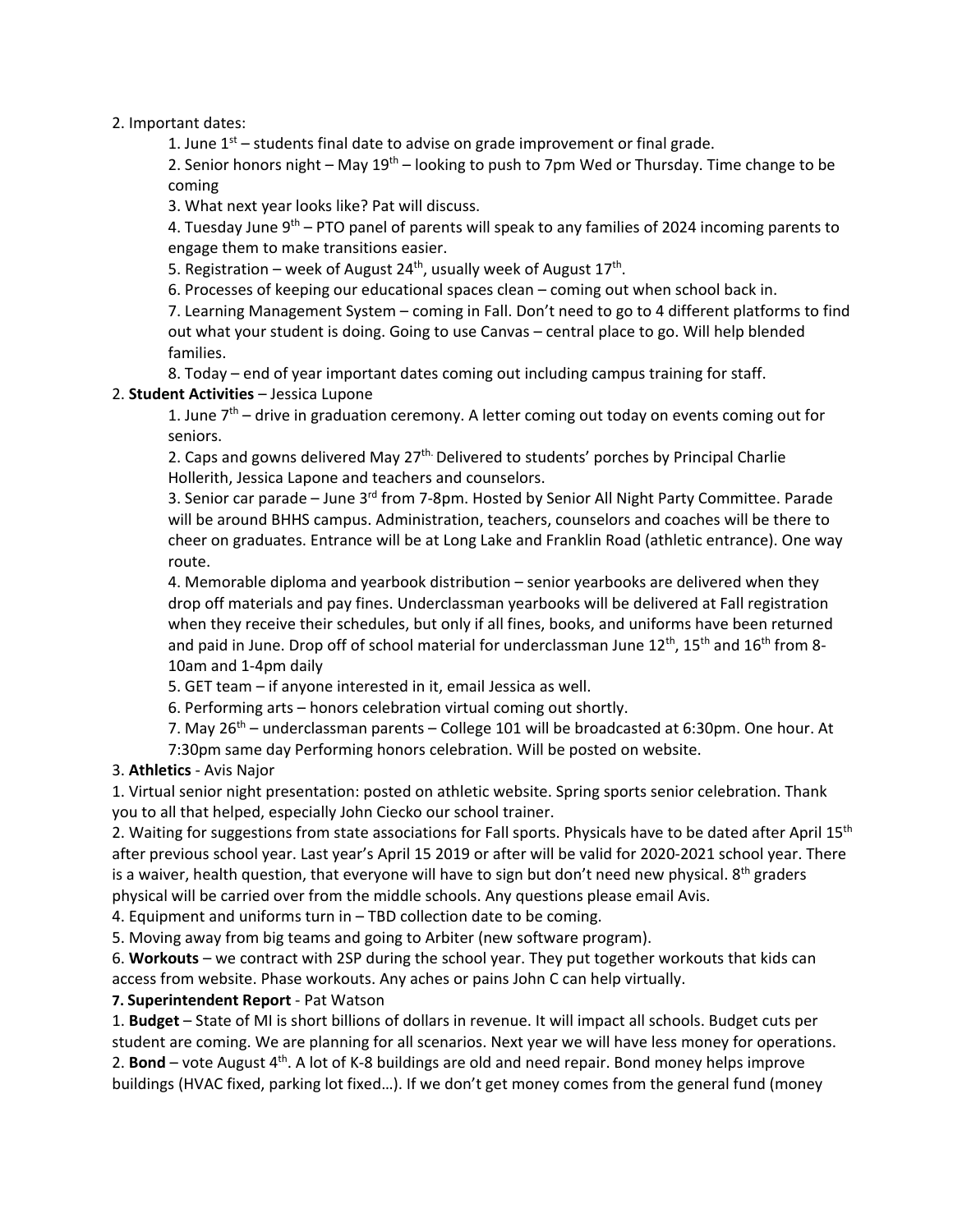goes for everything else). Look at bond information from website OR contact Pat OR schedule a group meeting with Pat – he can meet Saturdays or Sundays or in the evening.

3. **Fall Re-Opening** – we are still researching what to do in the Fall. We are working with schools in Korea, Israel and other countries to discuss best practices. Look at cleaning plans (3 levels) and what to do if child is behind academically or at par or ahead – how to motivate them. How to move online from in person if needed. Summer learning opportunities to sharpen their skills in plan.

**8. Adjourn –** Anna 10:32am

### **Congratulations to students and parents of 2020. Thank you to presenters and all on call. Community Well-Being - Activities Cancelled:** In accordance with the Governor's Executive Order **Grounds of Bloomfield Hills schools:**

- CLOSED: Playground equipment, Johnson Nature Center and Bowers Farm
- OPEN: Grounds are OPEN for public use, but team play is not allowed.
- All visitors must adhere to all current requirements under the "Stay Home, Stay Safe" executive order.

**Support Local Businesses:** Let's support businesses that support BHHS throughout the year! Take-out, delivery, gift cards….

**https://www.bloomfield.org/uploaded/schools/BHHS/pto/Local\_Businesses\_Support\_BHHS.pdf** Some – not all: Bill's - Beyond Juicery + Eatery – Brooklyn Bagels - DoubleTree by Hilton Bloomfield Hills Catering – Crispelli's - D'vine Cookies – Einstein Bagels - Ellen's - frame - Jessica's Natural Foods – Jersey Bagels - Kerby's Koney Island - La Marsa, Blfd Hills - Long Lake Market - Mediterranean Street Food - The Moose Preserve Bar & Grill - Nino Salvaggio International Marketplace - Papa Romano's Pizza, Bloomfield Hills - Yummy Cupcakes - Zalman's Delicatessen - Zao Jun - Zoup! Woodward/Sq. Lake

## **Important Dates**

### **May**

5/11-22 AP Exams

#### *5/18 PTO Meeting 9:30-11am - Voting Results for 2020-2021 PTO Board - Last meeting of year*

5/18 Last day to turn in missing school work

5/19 Seniors Honors Celebration - Virtual @ 3:00pm

5/20 Board of Education - Student Internship Applications Due

5/22 Pay-to-Participate Refund Requests Due

5/25-29 Senior Finals/Reflections

5/27 Seniors only - Caps/Gowns/Honor Cords/

5/26 College Night 101 for Juniors - Virtual @ 6:30pm

5/29 Last day for Seniors

5/29 Andy Meisner Financial Literacy Arts Contest - Deadline

5/31 Parking Pass Purchase - Deadline - class of 2021.

# **June**

6/1 Grade Selection Option due - all classes

6/1-5 Seniors only - Drop-off school materials/textbooks/technology

6/2 Parking Pass Lottery Ticket Due - class of 2022; Lottery on 6/3

6/7 Graduation Class of 2020 - Drive-In Theater - BHHS @ 1pm

6/9 PTO Welcome Meeting - Class of 2024 - Virtual @ 7pm

6/12 Last day of school

6/19 Parking Pass Lottery Winners purchase Deadline

#### **Activities Pending/Rescheduled:**

June Model High School Graduation - Virtual

Summer Tentative: Spring Play : Shakespeare in Love